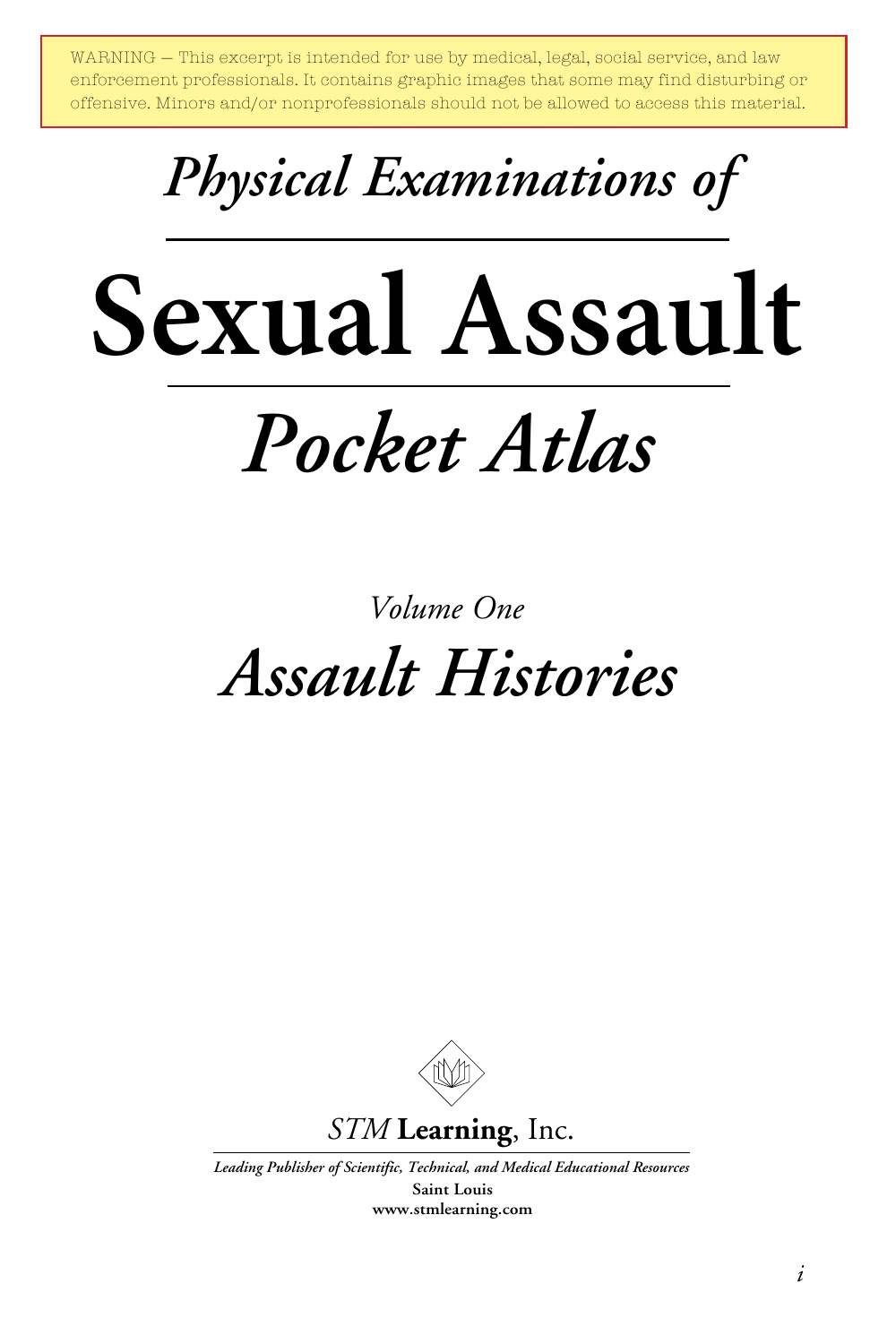# *Physical Examinations of*

# *Pocket Atlas* **Sexual Assault**

*Volume One*

# *Assault Histories*

### **Diana K. Faugno, MSN, RN, CPN, SANE-A, SANE-P, FAAFS, DF-IAFN**

Forensic Nurse Examiner Barbara Sinatra Children's Center Eisenhower Medical Center Emergency Room Rancho Mirage, California

### **Mary J. Spencer, MD**

Clinical Professor of Pediatrics University of California, San Diego School of Medicine Medical Director Child Abuse Prevention and SART Palomar Pomerado Health San Diego, California



## *STM* **Learning**, Inc.

*Leading Publisher of Scientific, Technical, and Medical Educational Resources*

**Saint Louis www.stmlearning.com**

### **Angelo P. Giardino, MD, PhD**

Professor and Section Chief Academic General Pediatrics Baylor College of Medicine Senior Vice President/Chief Quality Officer Texas Children's Hospital Houston, Texas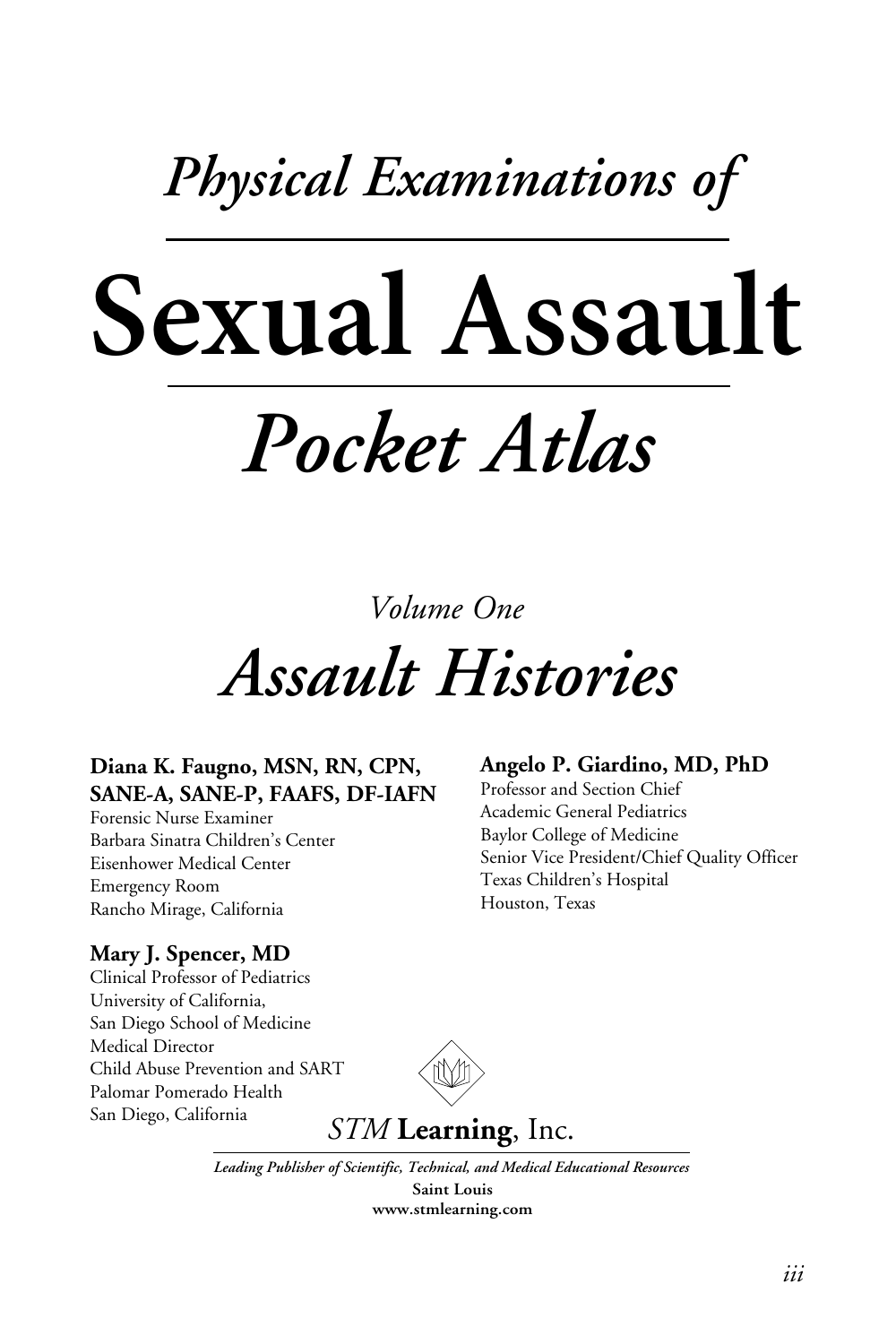Publishers: Glenn E. Whaley and Marianne V. Whaley Graphic Design Director: Glenn E. Whaley Managing Editor: Paul K. Goode, III Print/Production Coordinator: Jennifer M. Jones and G.W. Graphics Cover Design: Jennifer M. Jones and G.W. Graphics Color Prepress Specialist: Kevin Tucker Acquisitions Editor: Glenn E. Whaley Developmental Editor: Paul K. Goode, III Copy Editor: Paul K. Goode, III Proofreader: Paul K. Goode, III

Copyright © 2016 STM Learning, Inc.

All rights reserved. No part of this publication may be reproduced, stored in a retrieval system, or transmitted in any form or by any means, electronic, mechanical, photocopying, recording, or otherwise, without prior written permission from the publisher.

Printed in the United States of America.

Publisher: STM Learning, Inc. Saint Louis, Missouri Phone: (314) 434-2424 Fax: (314) 434-2425 **http://www.stmlearning.com orders@stmlearning.com**

Library of Congress Cataloging-in-Publication Data

Names: Faugno, Diana K., 1950- , author. | Spencer, Mary J., 1936- , author. | Giardino, Angelo P., author. Title: Physical examinations of sexual assault pocket atlas / Diana K. Faugno, Mary J. Spencer, Angelo P. Giardino. Description: Saint Louis : STM Learning, Inc., [2016] | Includes index. Identifiers: LCCN 2015050150 (print) | LCCN 2015051161 (ebook) | ISBN 9781936590483 (pbk., v. 1 : alk. paper) | ISBN 1936590484 (pbk., v. 1 : alk. paper) | ISBN 9781936590537 (pbk., v. 2 : alk. paper) | ISBN 1936590530 (pbk., v. 2 : alk. paper) | ISBN 9781936590681 (e-book, v. 1) | ISBN 1936590689 (e-book, v. 1) | ISBN 9781936590698 ( e-book, v. 2) | ISBN 1936590697 (e-book, v. 2) Subjects: | MESH: Forensic Medicine--methods | Sex Offenses | Physical Examination--methods | Handbooks | Case Reports Classification: LCC HV8079.S48 (print) | LCC HV8079.S48 (ebook) | NLM W 639 | DDC 363.25/9532--dc23

LC record available at http://lccn.loc.gov/2015050150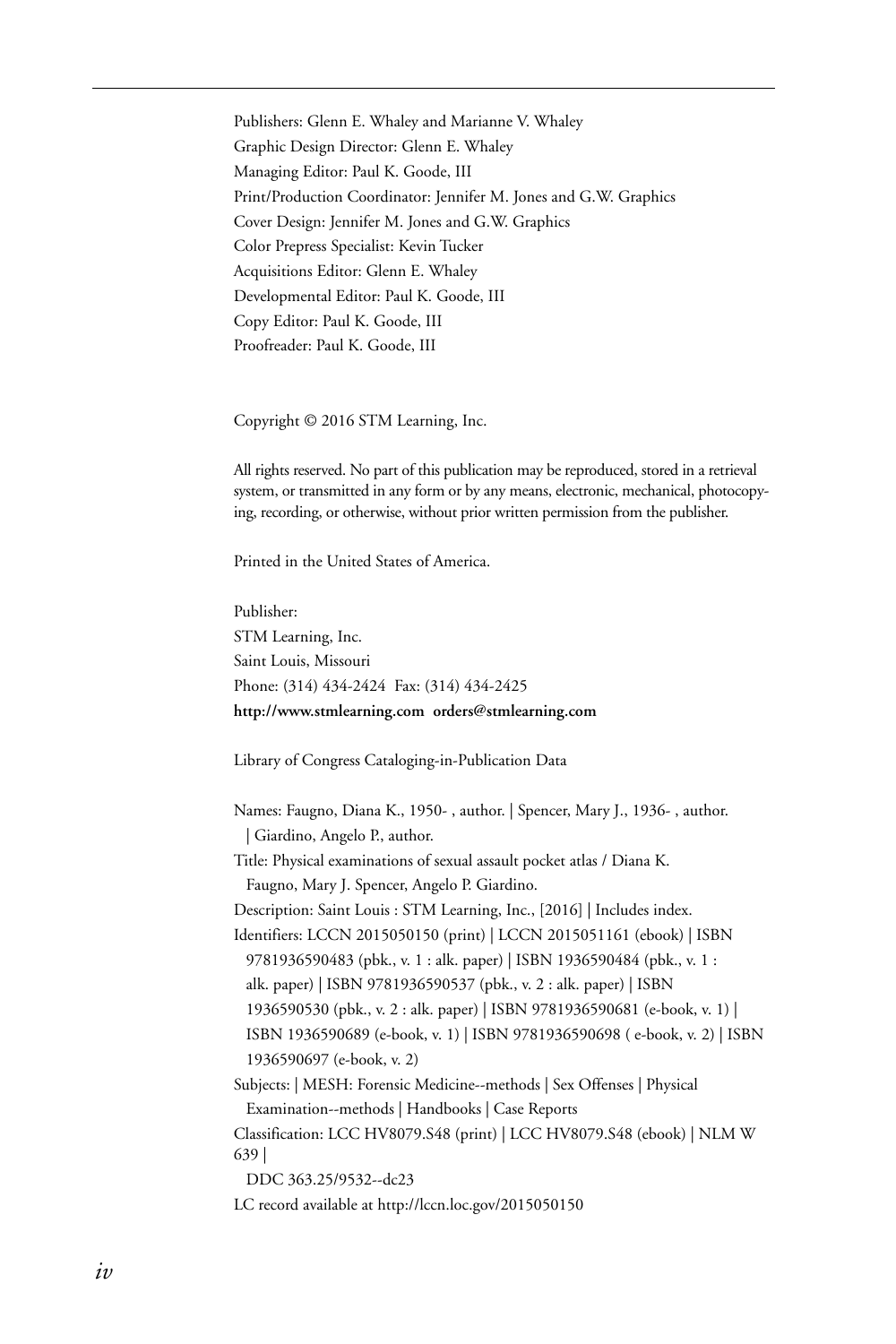### **Contributors**

### **Joyce A. Adams, MD**

Clinical Professor of Pediatrics Division of General Academic Pediatrics nd Adolescent Medicine University of California, San Diego Medical Center San Diego, California

#### **Eileen M. Allen, MSN, RN, FN-CSA, SANE-A, SANE-P**

Coordinator Monmouth County SANE/SART Program Freehold, New Jersey Adjunct Faculty Monmouth University West Long Branch, New Jersey

### **Joanne Archambault**

Sergeant (Ret.) San Diego Police Department Sex Crimes Unit San Diego, California Training Director SATI, Inc. Sexual Assault Training and Investigations El Cajon, California

### **Patrick E. Besant-Matthews, MD**

Forensic Pathology and Forensic Medicine Legal and Law Enforcement Consultations Private Practice Dallas, Texas

### **Susan Chasson, MSN, CNM, JD**

Lecturer College of Nursing Brigham Young University Provo, Utah

### **Sue Dickinson, RN, BSN, PHN, CEDN, SANE-A**

Forensic Nurse Examiner Palomar Pomerado Health Escondido, California

### **Colette M. Eastman, DO**

Obstetrics, Gynecology, and Reproductive Medicine Physician Consultant/Instructor, Sexual Assault Response Team Poway, California

### **Diana K. Faugno, MSN, RN, CPN, SANE-A, SANE-P, FAAFS, DF-IAFN**

Forensic Nurse Examiner Barbara Sinatra Children's Center Eisenhower Medical Center Emergency Room Rancho Mirage, California

### **Anne B. Finigan, RN, MScN, ACNP**

Forensic Clinical Nurse Specialist/Nurse Practitioner Regional Sexual Assault and Domestic Violence Treatment Centre St. Joseph's Health Care London London, Ontario, Canada

### **Angelo P. Giardino, MD, PhD**

Professor and Section Chief Academic General Pediatrics Baylor College of Medicine Senior Vice President/Chief Quality Officer Texas Children's Hospital Houston, Texas

### **Carolyn J. Levitt, MD**

Assistant Professor of Pediatrics Department of Pediatrics University of Minnesota Director Midwest Children's Resource Center Children's Hospitals and Clinics St. Paul, Minnesota

### **Claire Nelli, RN, SANE-A**

Manager*—*SART Department Villa View Community Hospital San Diego, California

### **Jason Payne-James, LLM, FRCS (Edin & Eng), DFM, RNutr**

Forensic Physician Forensic Medical Examiner*—*Metropolitan Police Department and City of London Police Director*—*Forensic Healthcare Services, Ltd. Editor-in-Chief, Journal of Clinical Forensic Medicine London, England, United Kingdom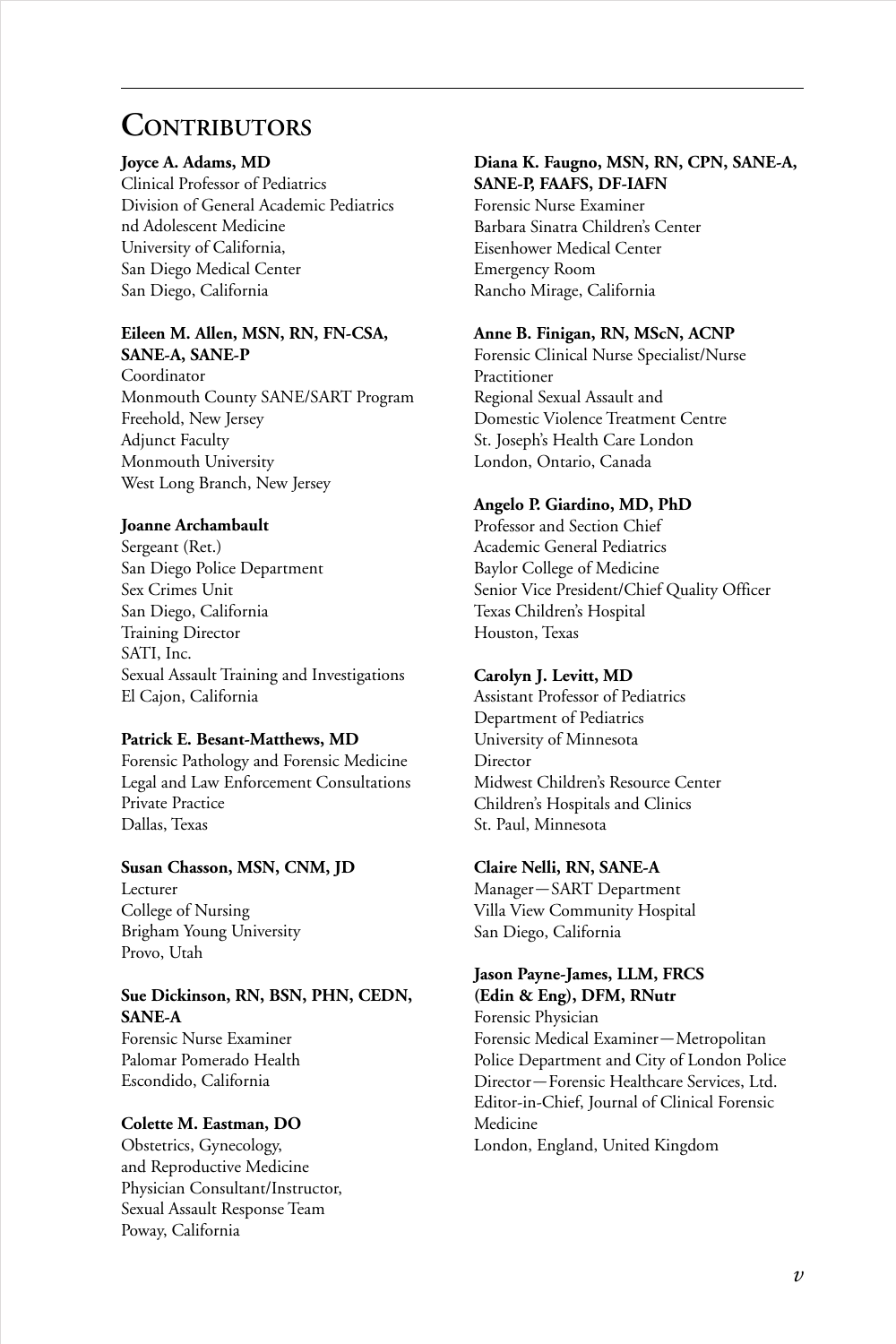### **Dawn Rice, RN, BSN, FNE**

Executive Director Fort Wayne Sexual Assault Treatment Center President Indiana Chapter of the IAFN Fort Wayne, Indiana

### **Diana Schunn, RN, BSN, SANE-A**

SANE/SART Manager Via Christi Regional Medical Center Wichita, Kansas

### **Deborah K. Scott, RN-C, BSN, ARNP, FNS**

Child Protection Team Howard Phillips Center for Children and Families Orlando, Florida

#### **Patricia M. Speck, DNSc, APN, FNP-BC, DF-IAFN, FAAFS, FAAN**

Associate Professor University of Alabama at Birmingham School of Nursing Program Director for Global Affairs Department of Family, Community, & Health Systems Birmingham, Alabama

### **Mary J. Spencer, MD**

Clinical Professor of Pediatrics University of California, San Diego School of Medicine Medical Director Child Abuse Prevention and SART Palomar Pomerado Health San Diego, California

### **Norman D. Sperber, DDS**

Chief Forensic Dentist, San Diego and Imperial County Diplomate, American Board of Forensic Odontology Distinguished Fellow, American Academy of Forensic Sciences San Diego, California

### **Malinda Waddell, RN, MN, FNP**

Director*—*Forensic Nurse Specialists Long Beach, California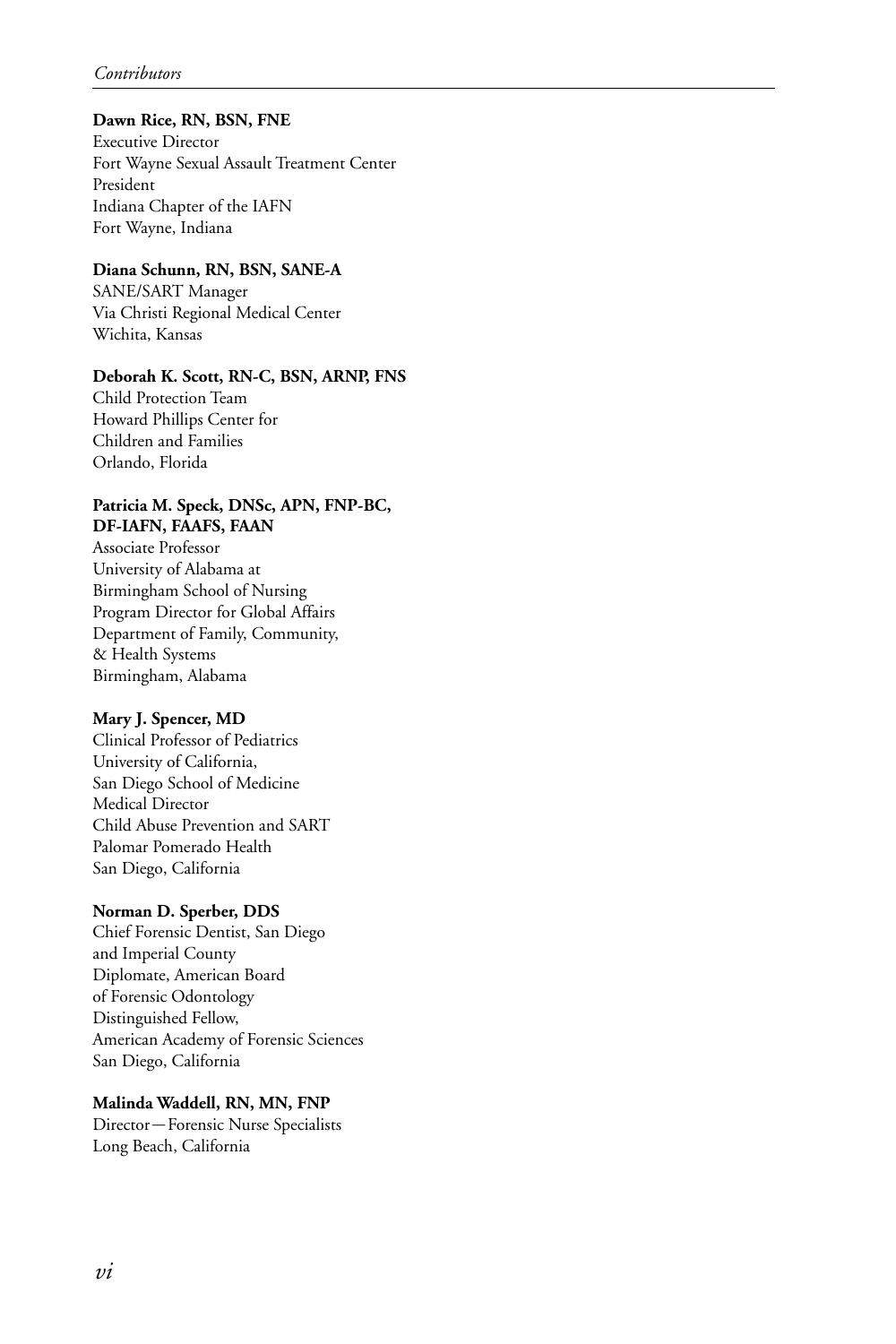# **Preface**

Sexual violence and its perpetrators persist in inflicting harm and morbidity on individuals, families, and communities around the world; however, the identification and documentation of assaultive injury simultaneously endures and evolves in corroborating victim histories, supporting the investigation of sexual assault, and holding offenders accountable for their crimes. Photographic, colposcopic, video, and narrative documentation continue to improve; DNA profiling at the local, state, and national levels allows for timely identification of stranger and serial offenders; secured computer programs transmit photographs and other sensitive materials for accurate consultation; interdisciplinary Sexual Assault Response Teams (SARTs) streamline the investigative process for the sake of survivors; and emotional care, beginning at the time of examination, sets those survivors on a path toward resilient recovery.

This 2-volume color atlas follows the developmental stages of infancy (0−3 years), childhood (4−8 years), preadolescence (9−12 years), adolescence (13−17 years), adulthood (18−39 years), middle-age (40−64), and elderly adulthood (65 years and older). Volume 1 includes cases of drug-facilitated rape, rape and sodomy in correctional settings, and a variety of sexual victimization across the life span; Volume 2 presents findings associated with consensual intercourse, anogenital findings in sexually inexperienced women, and many more cases of normal or otherwise nonassaultive physical findings. Volumes 1 and 2 serve as a valuable basis of comparison for assaultive and nonassaultive injury alike. It is the hope of the authors and publishers that this exhaustive photographic reference will foster improved care for survivors and better support the apprehension and correction of offenders.

**Diana K. Faugno, MSN, RN, CPN, SANE-A, SANE-P, FAAFS, DF-IAFN Mary J. Spencer, MD Angelo P. Giardino, MD, PhD**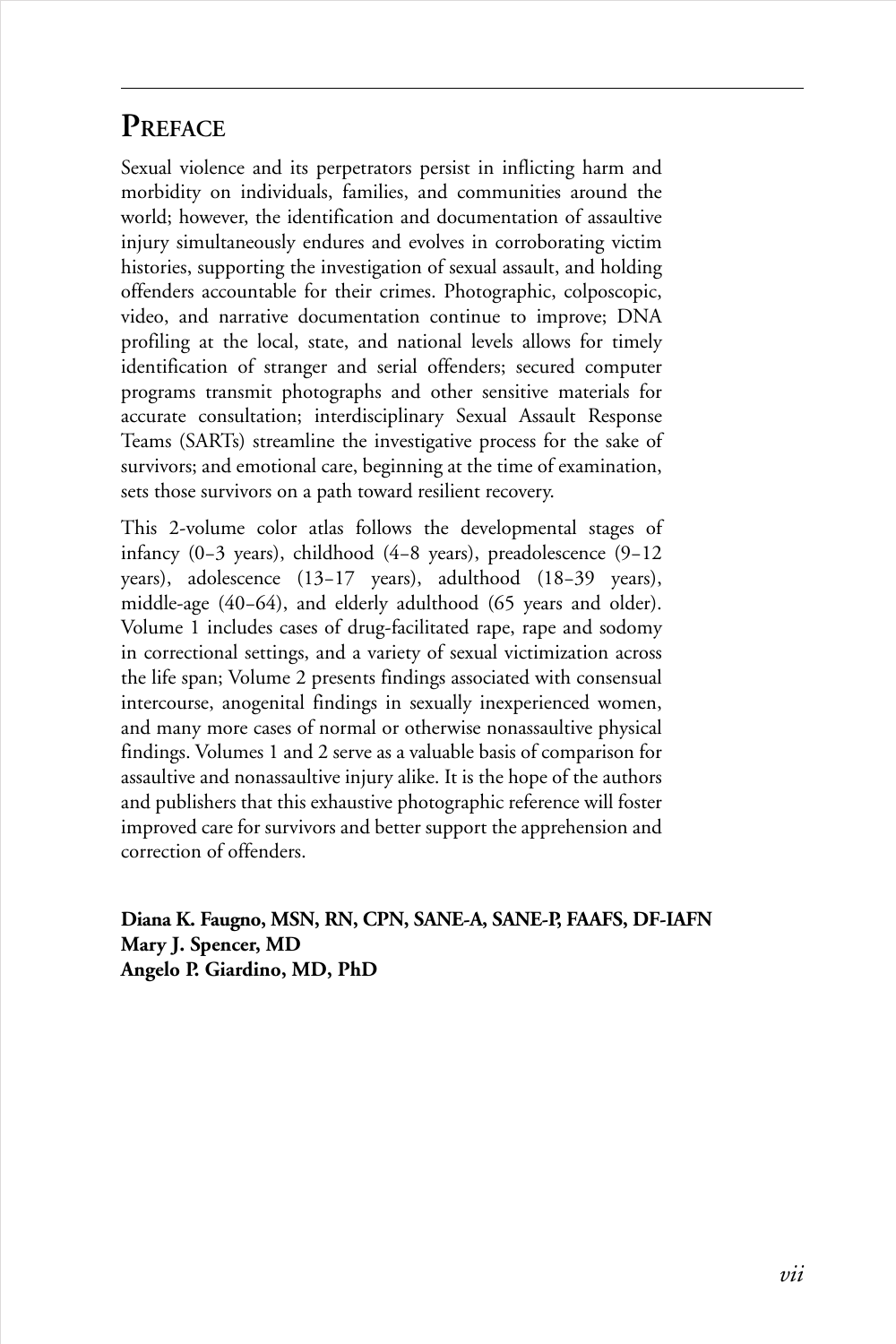# **Contents in Brief**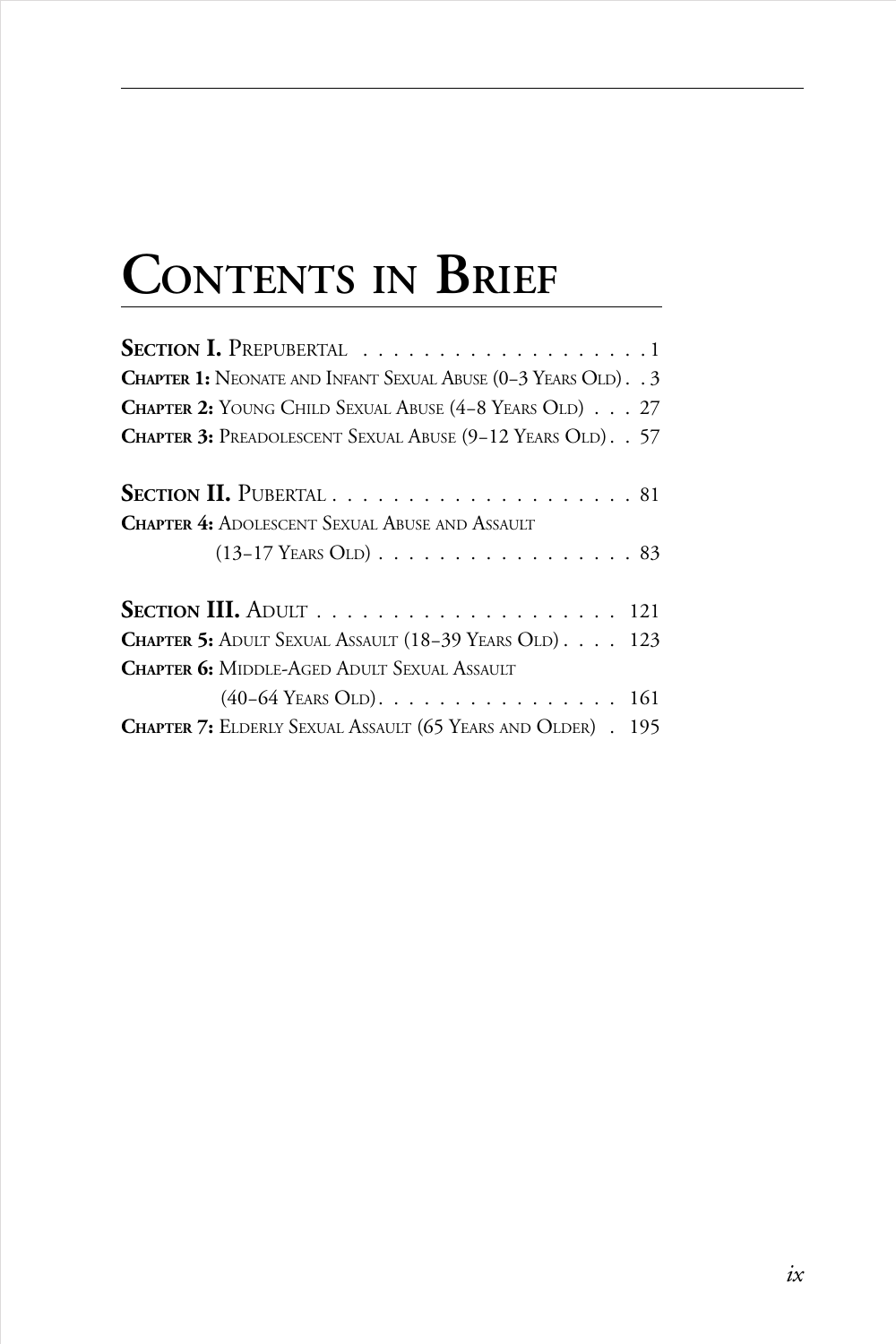# **Contents in Detail**

| SECTION I. PREPUBERTAL 1                                                        |
|---------------------------------------------------------------------------------|
| <b>CHAPTER 1: NEONATE AND INFANT SEXUAL ABUSE</b>                               |
|                                                                                 |
|                                                                                 |
|                                                                                 |
|                                                                                 |
|                                                                                 |
|                                                                                 |
| <b>CHAPTER 2: YOUNG CHILD SEXUAL ABUSE</b>                                      |
|                                                                                 |
|                                                                                 |
| Digital Penetration of the Vagina 28                                            |
|                                                                                 |
|                                                                                 |
|                                                                                 |
| Digital Penetration of the Vagina 35                                            |
|                                                                                 |
|                                                                                 |
|                                                                                 |
|                                                                                 |
|                                                                                 |
|                                                                                 |
| <b>CHAPTER 3: PREADOLESCENT SEXUAL ABUSE</b><br>$(9-12$ Years Old) 57           |
|                                                                                 |
|                                                                                 |
|                                                                                 |
|                                                                                 |
|                                                                                 |
| SECTION II: PUBERTAL81<br><b>CHAPTER 4: ADOLESCENT SEXUAL ABUSE AND ASSAULT</b> |
|                                                                                 |
|                                                                                 |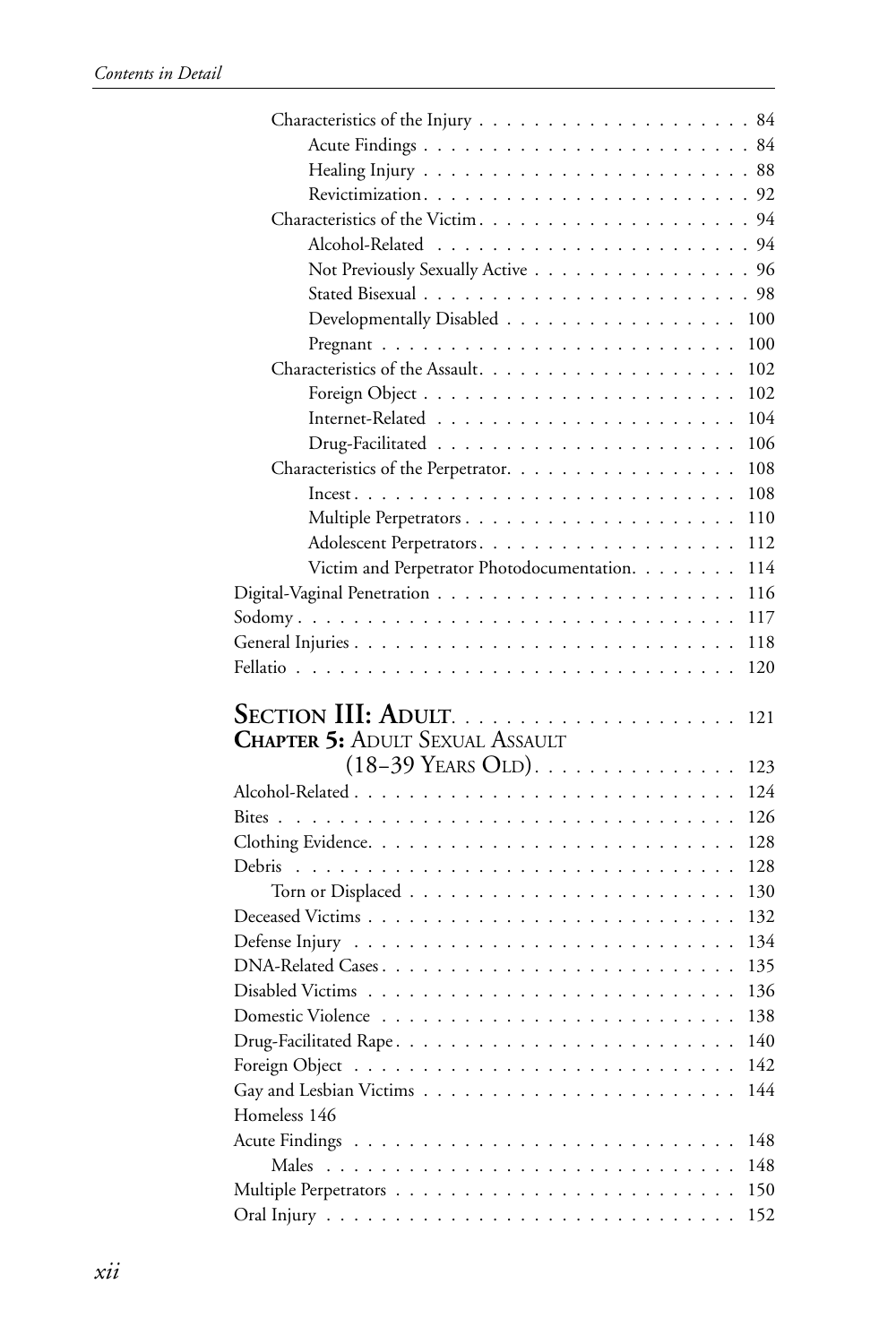| 154                                                                                   |
|---------------------------------------------------------------------------------------|
| 155                                                                                   |
| 156                                                                                   |
| 156                                                                                   |
| 158                                                                                   |
| Suspects 159                                                                          |
|                                                                                       |
| <b>Chapter 6:</b> Middle-Aged Adult Sexual Assault                                    |
| $(40-64 \text{ Years Old}) \dots \dots \dots \dots \dots \dots \dots \dots \dots 161$ |
| 162                                                                                   |
| 162                                                                                   |
| 167                                                                                   |
| 168                                                                                   |
| 171                                                                                   |
| 178                                                                                   |
| 178                                                                                   |
| 181                                                                                   |
| 186                                                                                   |
| <b>Chapter 7:</b> Elderly Sexual Assault                                              |
| $(65$ Years and Older) $\ldots \ldots \ldots \ldots 195$                              |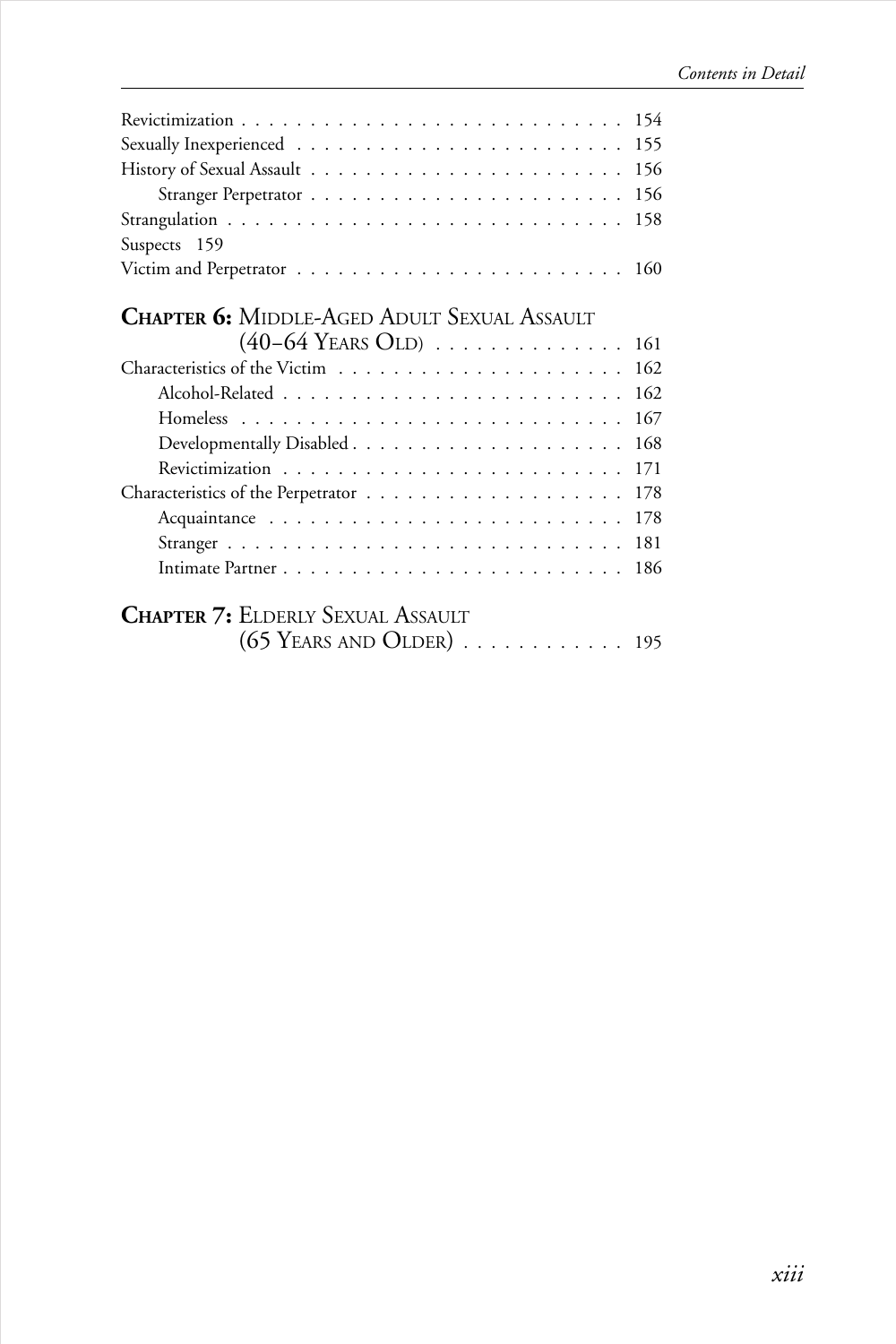*Section I*

# **Prepubertal**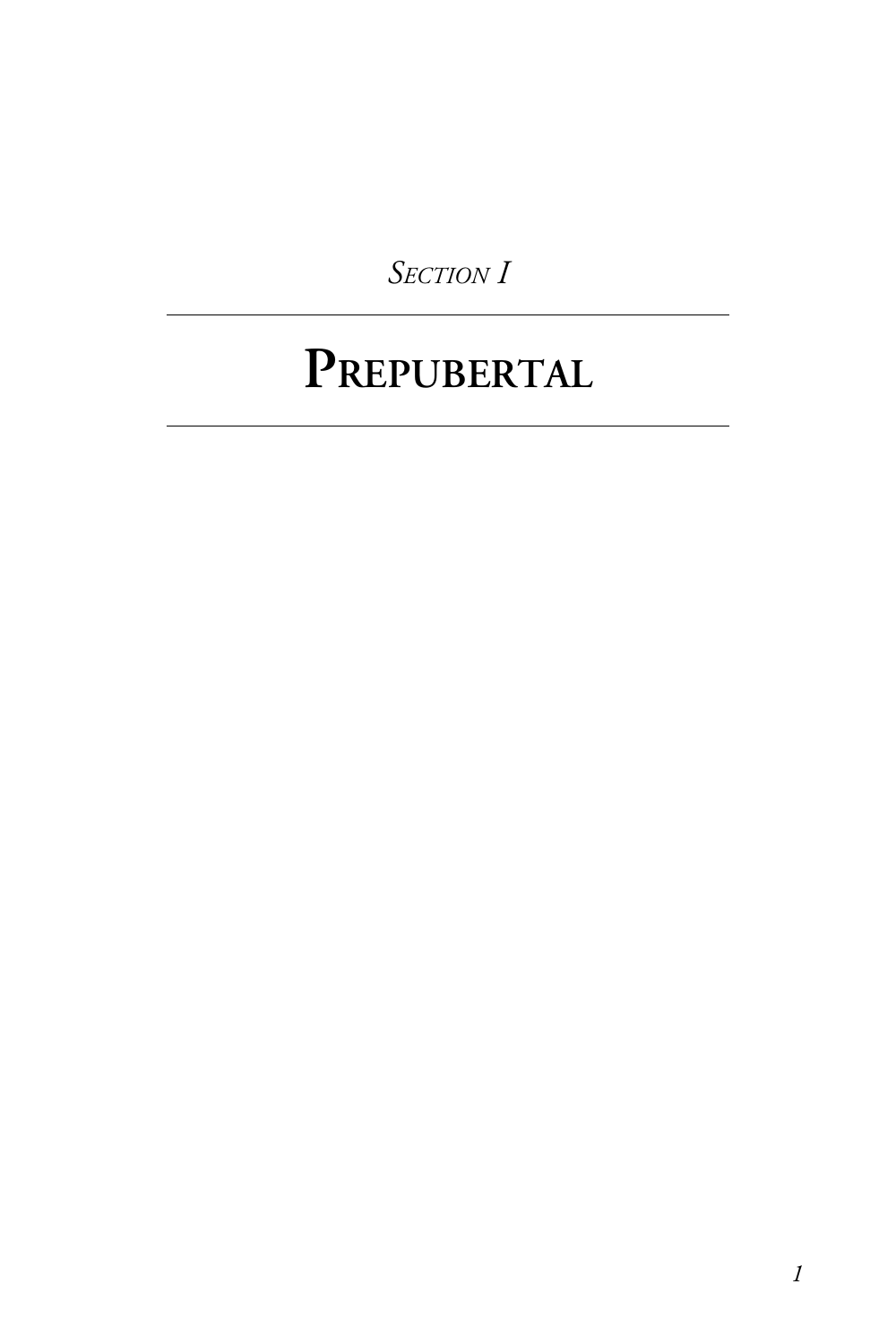# *Chapter 1*

# **Neonate and Infant Sexual Abuse (0–3 Years Old)**

Diana K. Faugno, MSN, RN, CPN Carolyn J. Levitt, MD Malinda Waddell, RN, MN, FNP Mary J. Spencer, MD

This chapter consists of cases of very young children within the approximate age range of newborn to 3 years. Sexual abuse in this age group often goes unreported. When it is reported, weeks or months may have passed since the abuse occurred. There are rarely conclusive physical findings, even in witnessed abuse, not only because of delays in reporting, but also because the sexual abuse of the young child is more often related to fondling than penetration. When there is acute injury, as would be more likely in attempted penetration of the infant's vagina with the adult penis, it resolves quickly, without significant scarring of the mucous membranes.

A medical examination should be performed as soon as possible after abuse is reported, even if weeks or months have passed since the incident. An examination with colposcopy and photodocumentation provides vital evidence for the current report and a baseline for the future. Photodocumentation also helps avoid repeated examinations. If photographs are available, Child Abuse Team members and consulting examiners can discuss the findings without retraumatizing the child. To accurately interpret the findings, the medical examiner must be familiar not only with the signs of abuse, but also nonassault variants and normal findings.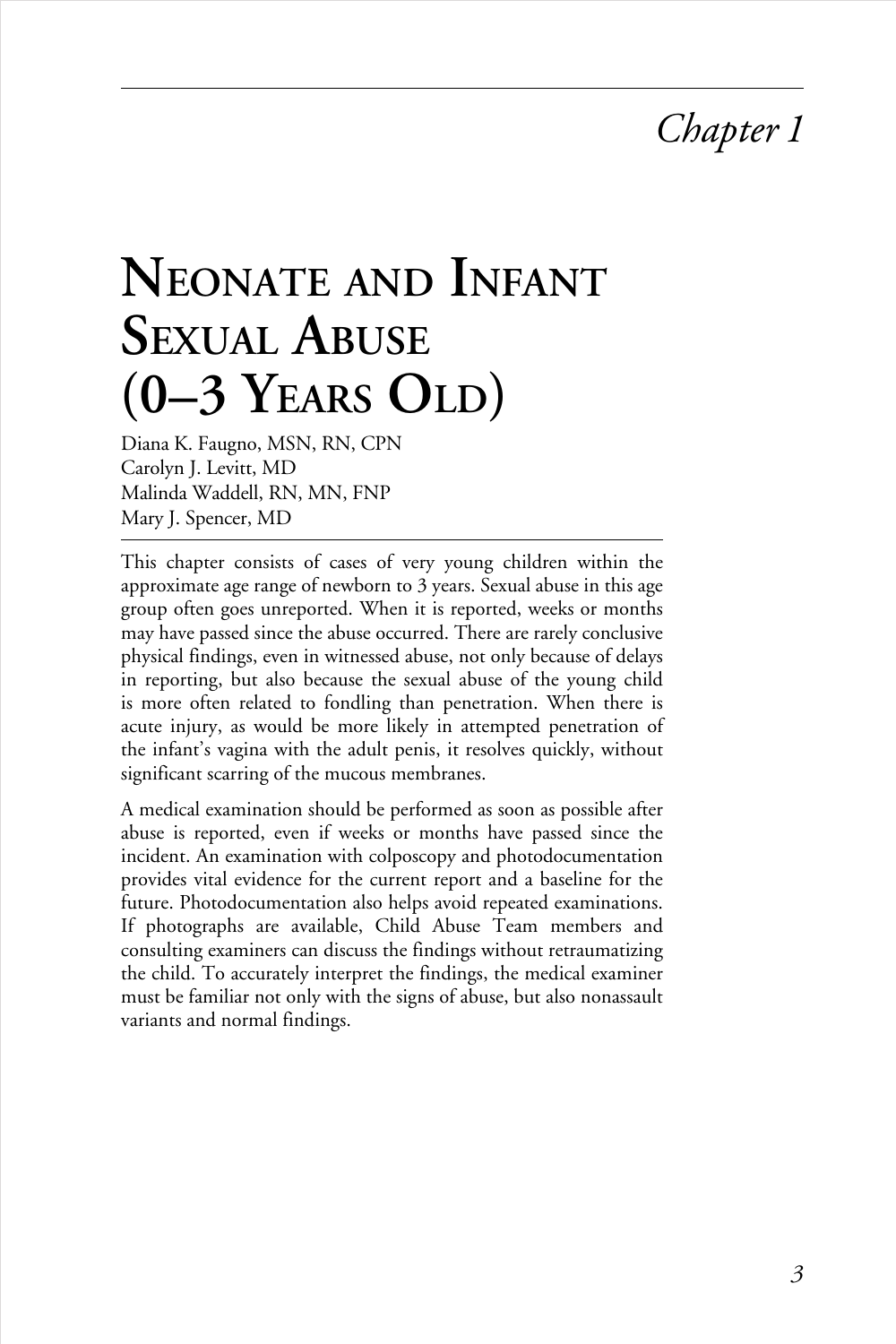# **ACUTE FINDINGS**

#### **Case Study 1-1**

This 5-month-old female was brought to the emergency department the day after perineal bruises were found by the mother. A provider had sent her home with thick diaper cream completely covering these bruises. The mother noticed the bruises while changing the baby.

*Figure 1-1-a. 24 hours postassault shows ecchymosis posterior to the labia majora (35mm).*

*Figure 1-1-b. General erythema of the hymen, periurethral area and medial labia minora. She has a patulous urethra.* 

*Figure 1-1-c. Five days after the first examination, there is resolution of the erythema.* 

*NOTE:* Images have been blocked for sample viewing only. Actual images available in published document.

*Figure 1-1-a*

*Figure 1-1-b*

*NOTE:* Images have been blocked for sample viewing only. Actual images available in published document.

*NOTE:* Images have been blocked for sample viewing only. Actual images available in published document.

*Figure 1-1-c*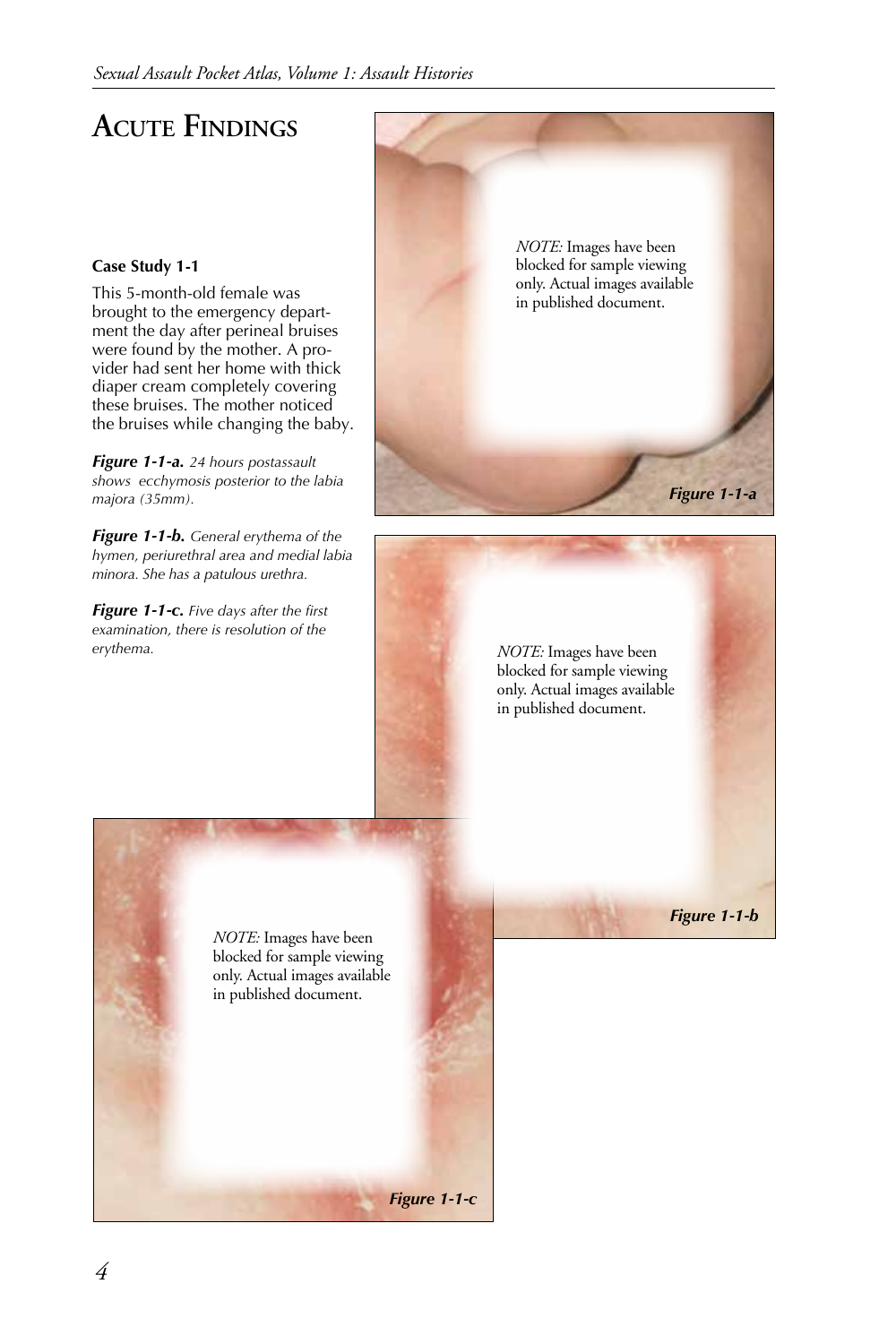#### **Case Study 1-2**

This 8-month-old female was cared for by a neighbor while the mother ran an errand. The neighbor was high on cocaine and attempted to penetrate the infant's vagina with his penis.

When the mother returned, the infant was crying and fussy. The mom found blood in her diaper.

*Figure 1-2-a. Hymenal ecchymosis, edema, and erythema are evident. An avulsion is present, midline at the base of the hymen, giving the appearance of a puncture wound.* 

*Figure 1-2-b. A laceration of the posterior fourchette from the perineum to the anus.* 

*Figure 1-2-c. Five days postassault, erythema of the vestibule persists. The cavity at the base of the hymen is filling with granulation tissue.* 

*Figure 1-2-d. Four months postassault. The injury at the base of the hymen has completely healed, and the annular hymen is thick. The erythema persists and is normal for this diapered infant.*

*Figure 1-2-a NOTE:* Images have been blocked for sample viewing only. Actual images available in published document.

> *NOTE:* Images have been blocked for sample viewing only. Actual images available in published document.

*NOTE:* Images have been blocked for sample viewing only. Actual images available in published document.

> *NOTE:* Images have been blocked for sample viewing only. Actual images available in published document.

*Figure 1-2-b*

*Figure 1-2-c Figure 1-2-d*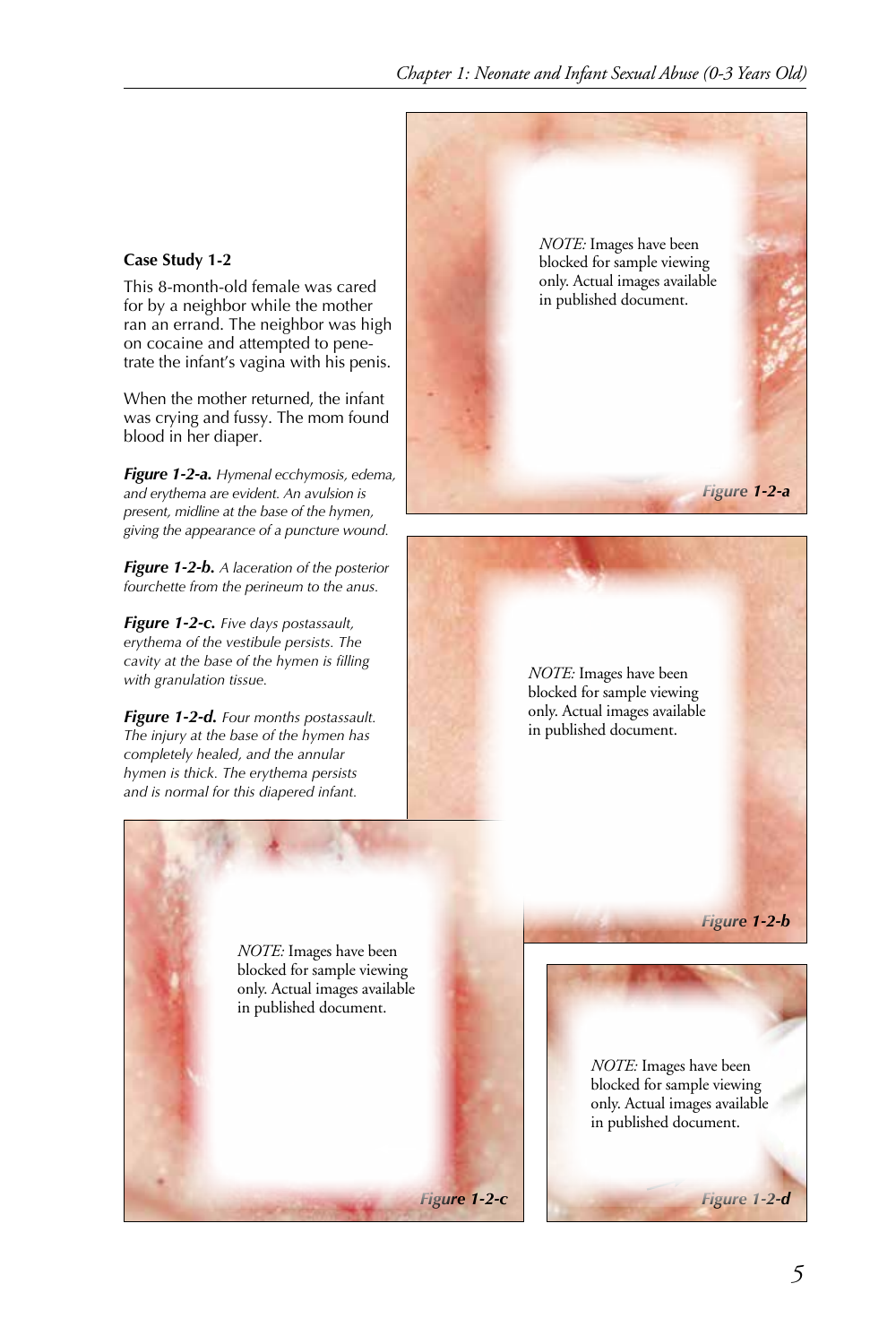# **ACUTE FINDINGS**

#### **Case Study 1-3**

This is an 8-month-old Caucasian female, Tanner stage 1, examined within 6 hours of digital penetration of the anus and spanking. The 25-year-old male babysitter explained "the baby wouldn't stop crying." The first 4 photographs show the acute findings; the fifth photo was taken 3 months later.







*Figure 1-3-a. There is perianal ecchymosis and ecchymosis on the left buttock from 1 o'clock to 4 o'clock and on the posterior and lateral left thigh (35mm).*

*Figure 1-3-b. Perianal ecchymosis is evident on both sides, lateral to the anus. There is ecchymosis on the right and left lateral thighs (35mm).*

*Figure 1-3-c. This photo shows perianal ecchymosis, focal erythema superior to the anus, and lacerations at 12 and 6 o'clock.* 

*Figure 1-3-d. Toluidine blue dye uptake affirms the presence of the perianal lacerations.* 

He was sentenced by court-martial to 8 years in prison.

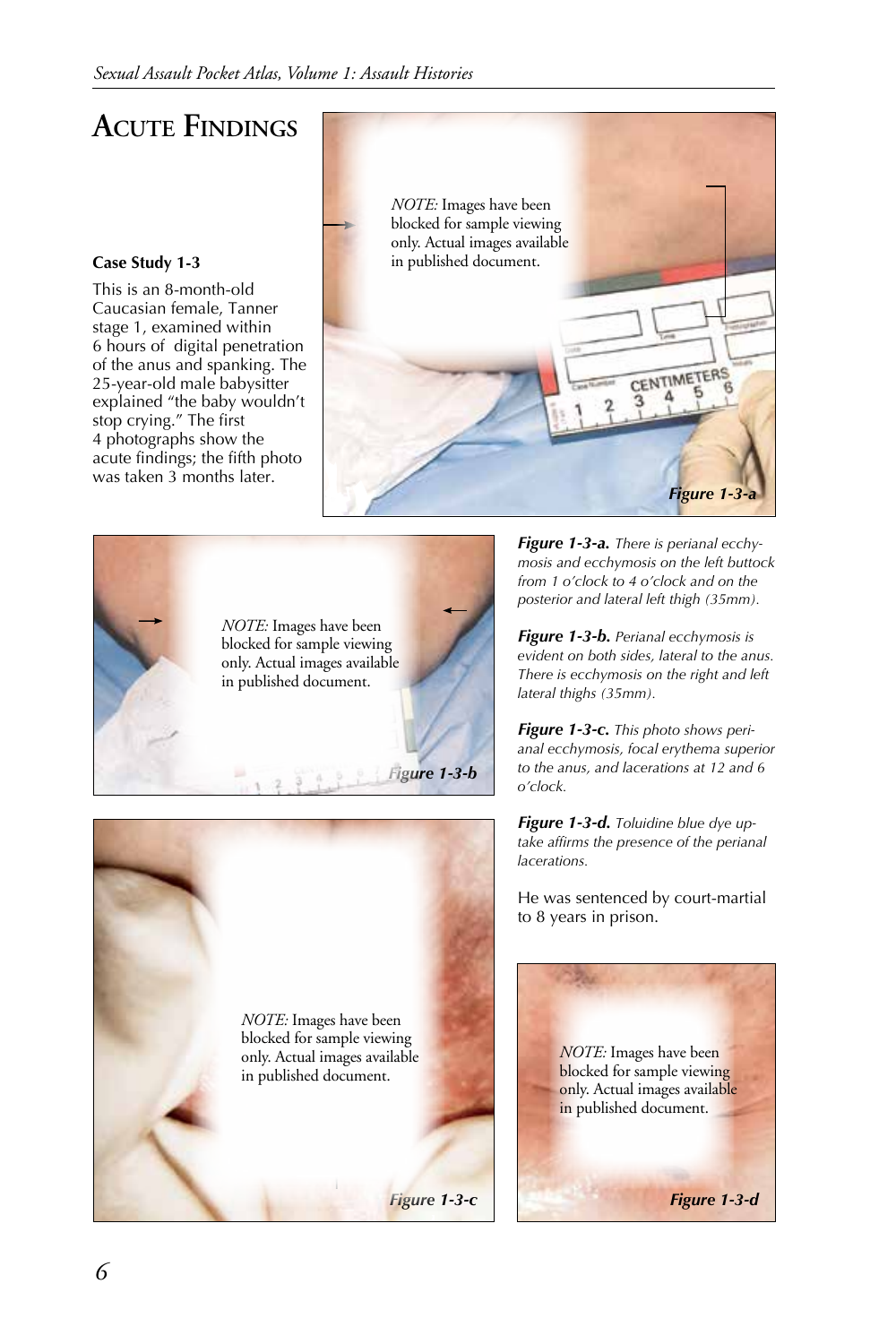#### **Case Study 1-4**

This 18-month-old Caucasian was observed by her 6-year-old sister being "touched" by her mother's boyfriend. She was examined within 24 hours from the time of "touching." There was a history of constipation.

*Figure 1-4-a. An annular hymen with symmetrical normal clefts at 3 and 9 o'clock. The vaginal wall is obvious within the hymenal opening.* 

*Figure 1-4-b. A perianal laceration at 12 o'clock which may be related to constipation.* 



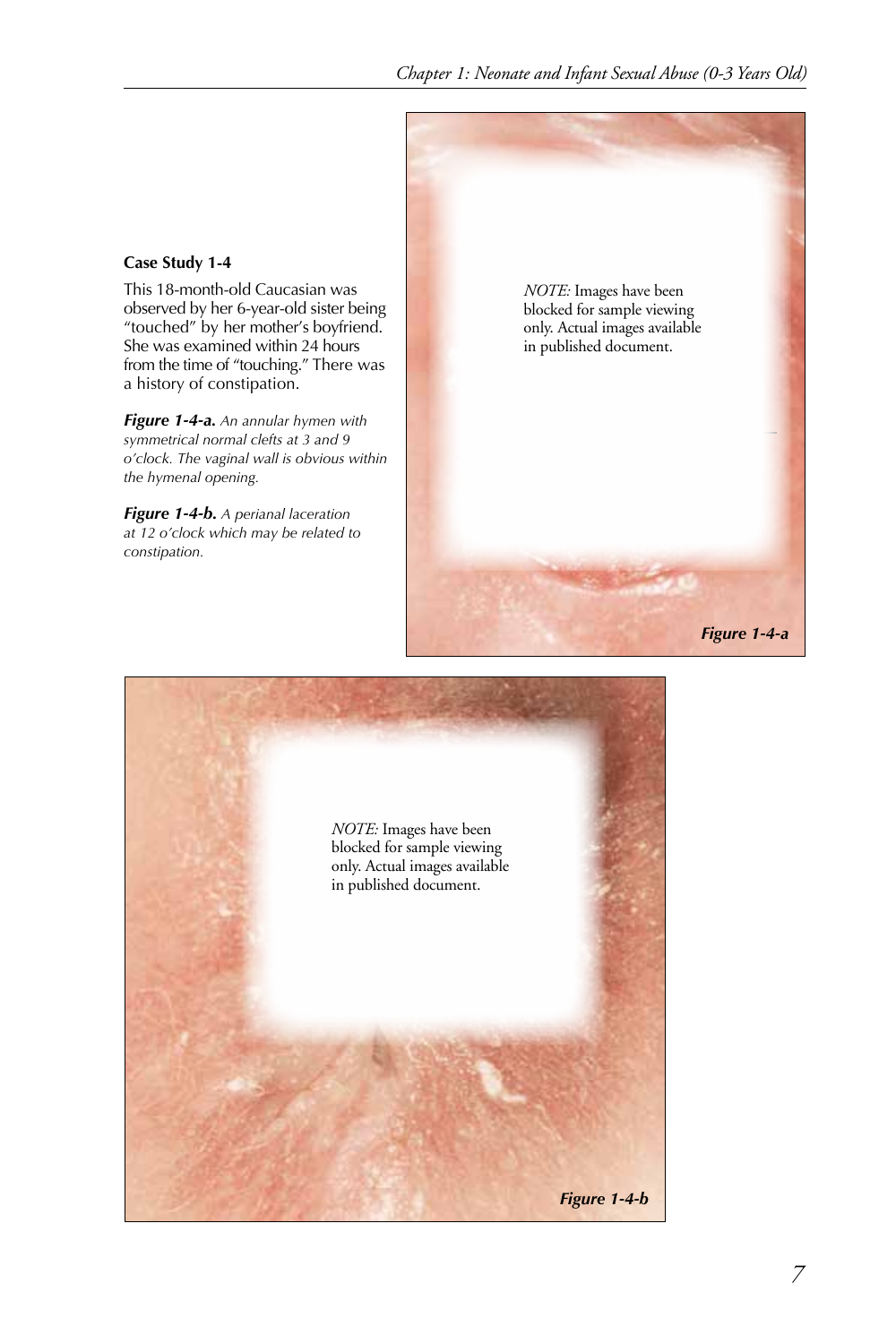# **Index**

### **A**

abrasions, 128, 172 acute hymenal transection, 85 adolescent perpetrators, 49–53, 76–79, 112–113 adolescent sexual abuse and assault, 83 digital-vaginal penetration, 116 fellatio, 120 general injuries, 118*–*119 penile-vaginal penetration, 84*–*115 sodomy, 117 adrenogenital syndrome, 26 adult sexual assault, 123 alcohol-related, 124–125 bites, 126–127 clothing evidence, 128–131 deceased victims, 132–133 defense injury, 134 disabled victims, 136–137 DNA-related cases, 135 domestic violence, 138–139 drug-facilitated rape, 140–141 foreign object, 142–143 gay and lesbian victims, 144–145 history of, 156–157 homeless, 146–147 multiple perpetrators, 150–151 oral injury, 152–153 revictimization, 154 sexually inexperienced, 155 strangulation, 158 suspects, 159 victim and perpetrator, 160 alcohol-related victims, 94–95 ampulla, 39, 43 anal erythema, 162 anal hyperpigmentation, 96

anal laceration, 88 healing, 68 anal penetration, 25, 34, 36, 41 annular hymen, 7, 20, 22, 34, 35, 38, 51, 58 anterior commissure, 9, 189 assault. *See* sexual assault asymmetrical hymen, 39

### **B**

bisexual victims, 98–99 biting, 46 bleeding, 15, 34, 89, 93 laceration, 92 vaginal, 28 blood stains, 84

# **C**

*Candida albicans*, 26, 97 *Candida* infections, 26 child molestation, 31 chlamydia, 30 *Chlamydia trachomatis*, 46 clitoral erythema, 30, 58 clitoral hood, 9, 12, 15, 17, 19, 46, 48 edema, 13 clitoris, 32, 58, 80, 177 clothing evidence, 128–131 Combined DNA Index System (CODIS) database, 135 crescentic hymen, 17, 18, 26, 48, 49, 59 cunnilingus, 32–33, 39, 40, 79 forced, 36

## **D**

deceased victims, 132–133 defense injury, 134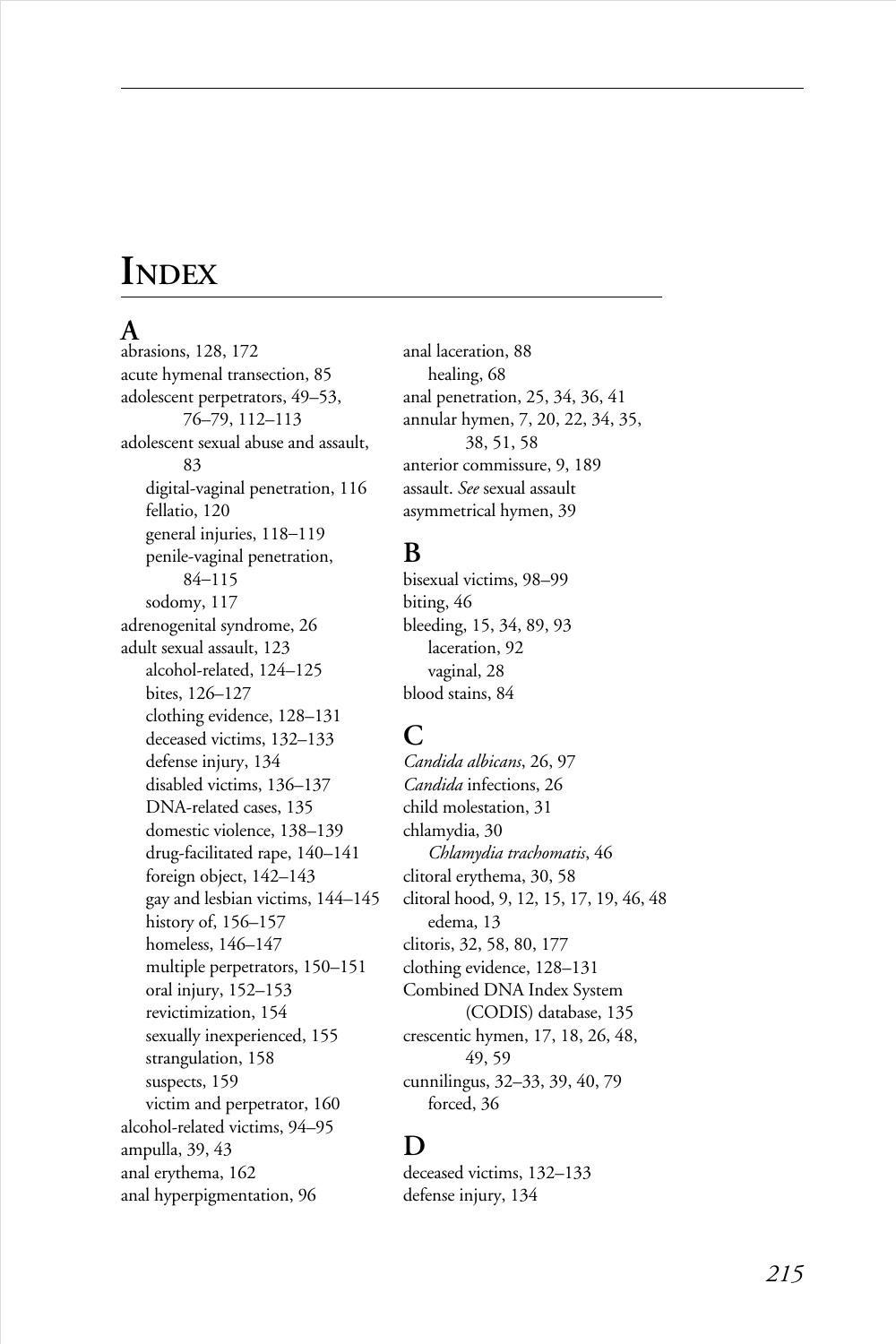developmentally disabled victim, 100, 168*–*170 digital penetration of vagina and anus, 75 digital-vaginal penetration, 38, 64, 110, 116 disabled victims, 26, 100, 136–137 DNA-related cases, 135 domestic violence, 138–139 drug-facilitated assault, 106–107 drug-facilitated rape, 140–141

### **E**

ecchymosis, 6, 24, 41–42, 46, 70, 90, 103, 105, 106, 111, 126, 127, 133, 139, 156, 164, 172, 175, 180, 182, 183, 198, 202, 204 of hymen, 110 linear, 70 posterior, 4 ectropian-columnar epithelium, 87 edema, 5, 24, 28, 71, 78, 135, 172, 201, 202 lacerations on, 16 periurethral, 19 elderly sexual assault, 195–214 erythema, 4, 5, 10–15, 17, 23, 28, 30, 31, 40, 48–50, 52, 60, 64, 66, 86, 124, 132, 137, 171, 181, 199*–*204 clitoral, 58 on fossa and posterior fourchette, 182 on hymen, 17, 86 in periurethral area, 20 erythematous, 24, 32, 42, 205 estrogenized hymen, 74, 108

# **F**

fecal soiling, 42 fellatio, 39, 42, 72, 77, 79, 120, 175 Flunitrazepam, 83 focal erythema, 6, 12, 19, 24, 52 of hymen, 29, 88 follicles, 93 fondling, 26, 44, 45, 59, 72 genital, 75 forced penetration, 43

fossa navicularis, 8, 89, 104, 165, 209 frenulum, 42

# **G**

Gamma hydroxybutyrate (GHB), 83 *Gardnerella vaginalis*, 68, 70, 72, 84, 93, 168 gay and lesbian victims, 144–145 general injuries, 118–119 genital fondling, 75 genitalia, 8, 32, 53 GHB. *See* Gamma hydroxybutyrate (GHB) gonorrhea, 30 Group B streptococcal infection, 59

# **H**

hCG. *See* human chorionic gonadotropin (hCG) healing, 54–56 anal laceration, 68 injury, characteristics of, 88–91 laceration, 76 *hemophilus influenza*, 37 hemorrhagic lesion, 208 hemorrhagic prolapse of urethra, 214 hemorrhoids, 149, 162 homeless, 146–147, 167 human chorionic gonadotropin (hCG), 101 hymen, 5, 14, 31, 61, 67, 89, 93, 113 annular, 20, 22 appearance of, 47 asymmetrical, 39 contusion and bruising on, 103 crescentic, 17 ecchymosis of, 110 erythema on, 86 estrogenized, 74 focal erythema of, 17, 29, 88 lateral rim of, 52 narrow lateral rim of, 39 normal annular, 35 normal, symmetrical, vascular pattern on, 15 posterior rim of, 22, 36, 38, 44, 47, 58 redundant, 19, 21, 53 vascular, 19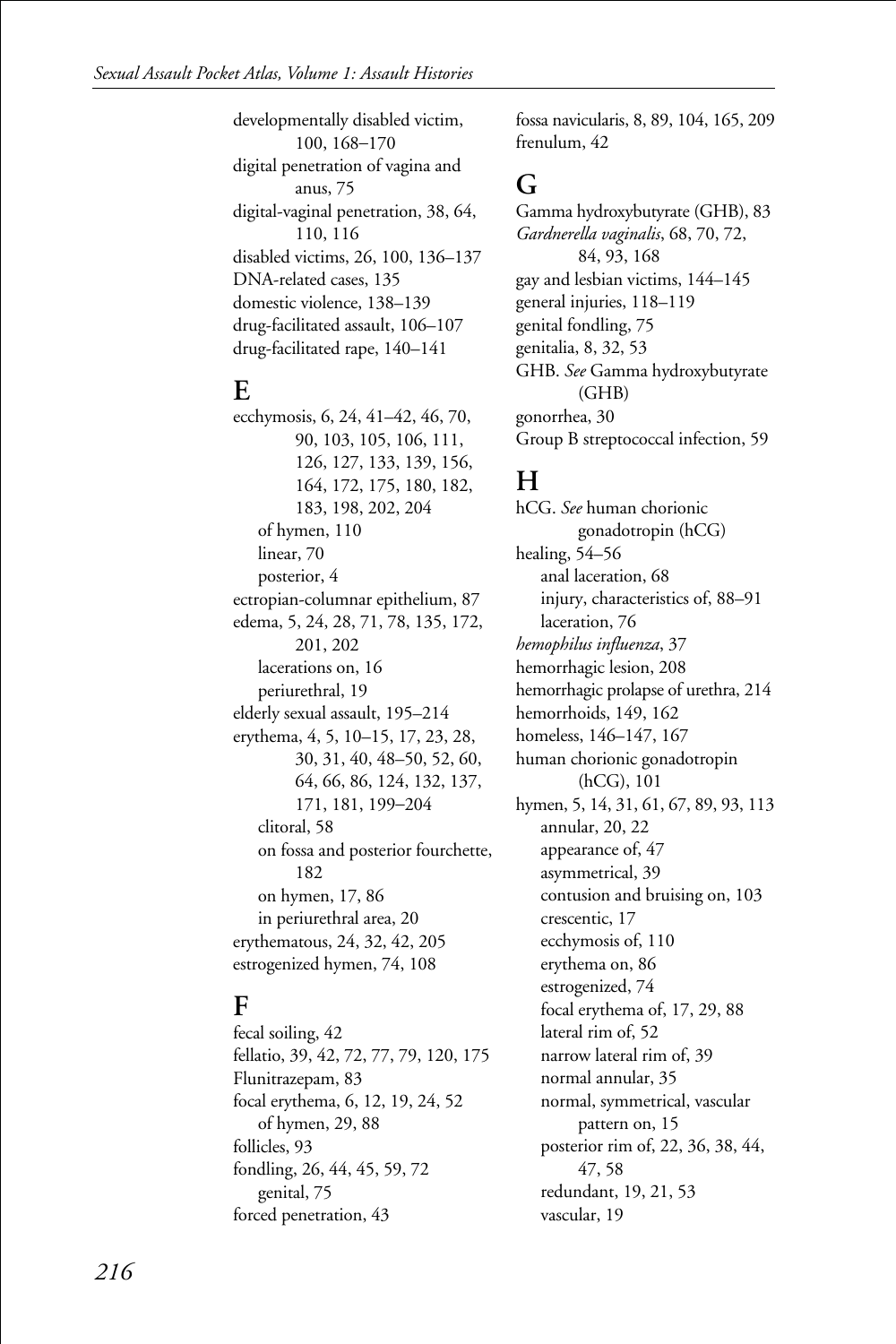yellow discharge on, 84 hymenal cleft, 55, 63, 68 hymenal ecchymosis, 5, 90 hymenal erythema, 72, 75, 184, 185 hymenal injury, 134 hymenal lacerations, 56 hymenal orifice, 32, 64 hymenal tissue, absence of, 56 hymenal transection, 28, 46, 92 hyperpigmentation, 145 of labia majora, 75

# **I**

ILR. *See* intravaginal longitudinal ridges (ILR) incest, 46–48 infant sexual abuse acute findings, 4–13 normal and nonspecific findings, 14–22 special cases, 23–26 injury acute findings of, 84–87 characteristics of, 86–87 general, 118–119 revictimization, characteristics of, 92–93 intact frenula, 120 Internet-related assault, 104–105 intravaginal longitudinal ridges (ILR), 18, 52, 60

### $\mathbf{L}$

labial adhesions, 38 scarred, 26 labia, lateral edge of, 91 labial lacerations, 13 labial separation, 14, 17, 37, 45, 53, 89, 92, 99, 113 labial traction, 29, 33–34, 37, 39, 47, 53, 64, 65, 67, 69, 72, 73, 113, 209, 214 supine with, 58 labial traction technique, 57, 62 labia majora, 4, 17 hyperpigmentation of, 69, 75 labia minora, 9, 19, 22, 52, 99, 112, 171, 206 labium majus, 46

labium minus, 9, 11, 29, 50, 86, 93, 116, 178, 184, 204, 211 abrasion on, 147 laceration of, 16, 51 laceration, 16, 25, 29, 41, 54, 86, 129, 197, 207, 211 closer view of, 29 dye uptake of, 31 healing, 76 labial and hymenal, 212 in labium minus, 51 multiple, 107 perianal, 71 in perianal folds, 44 of posterior fourchette, 28, 56, 70, 78, 91, 111 superficial, 85 surgical repair of, 54 toluidine blue dye uptake of, 43 lichen sclerosis, 208–209 linear ecchymosis, 70

# **M**

macular-papular perianal lesions, 40 masturbation, 42, 69 medial labia minora, 20, 35 normal, symmetrical, vascular pattern on, 15 medial labium minus, 21 middle-aged adult sexual assault acquaintance, 178–180 alcohol-related, 162–166 developmentally disabled, 168–170 homeless, 167 intimate partner, 186–194 revictimization, 171–177 stranger, 181–185 molestation, 38, 74 of child, 31

# **N**

*Neisseria gonorrhoeae*, 25 neonate and infant sexual abuse acute findings, 4–13 normal and nonspecific findings, 14–22 special cases, 23–26 nonparous cervix, 84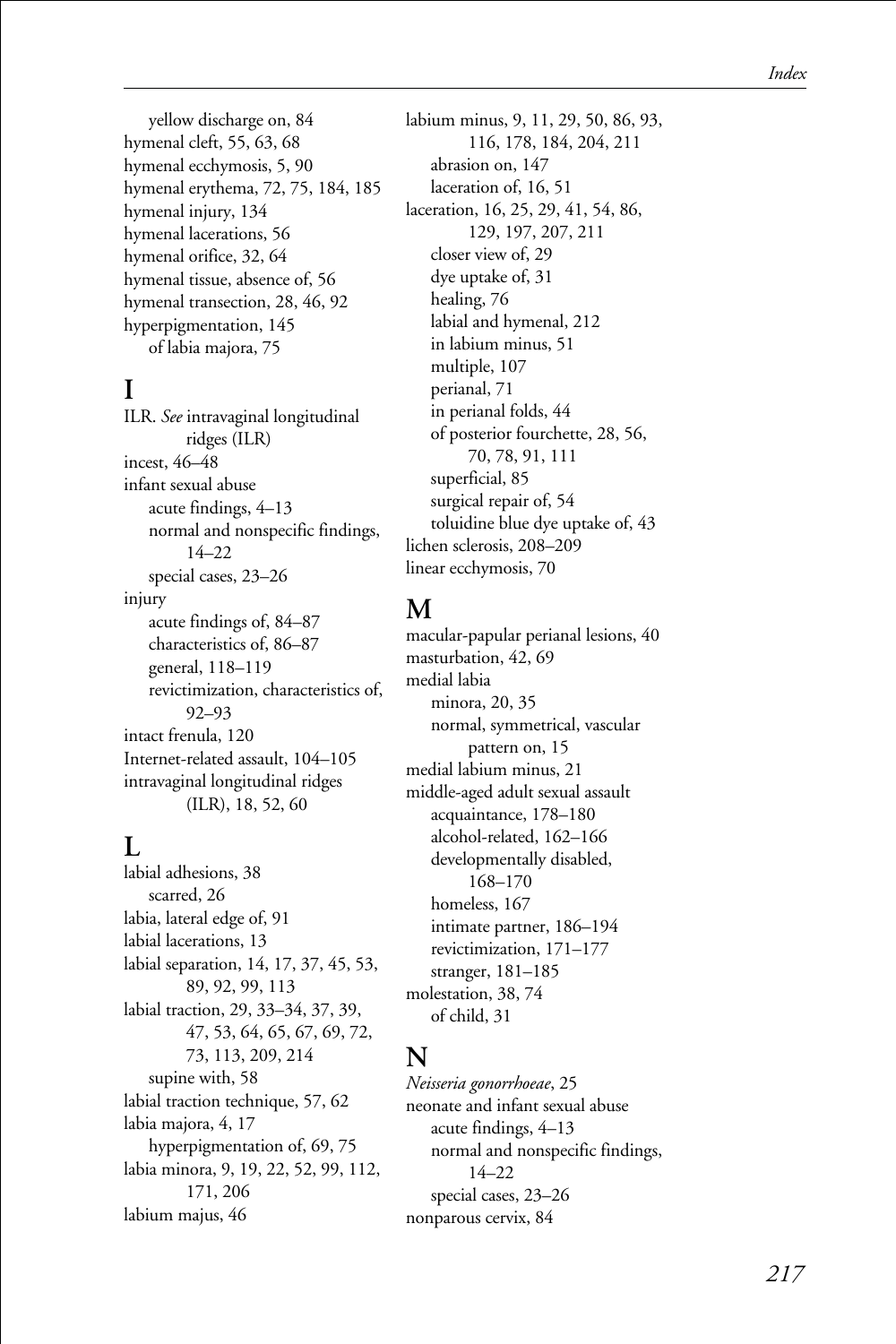normal annular hymen, 35, 58 normal flora, vaginal cultures in, 10

# **O**

oral copulation, 75, 139 oral injury, 152–153

# **P**

penile-anal penetration, 41, 77, 108 penile penetration, 40, 63, 68, 79, 119, 175 penile-vaginal penetration, 39, 86–115 penis, dorsal surface of, 24 perianal ecchymosis, 6, 169 perianal erythema, 23, 41, 74, 78, 173 perianal folds, 49 lacerations in, 44 perianal lacerations, 6, 7, 71 healing, 42 periorbital ecchymosis, 135, 159 periurethral edema, 19, 50 periurethral hemorrhages, 33 periurethral hypervascularity, 30 petechial hemorrhage, 30 photodocumentation, 114 physical abuse, 34, 69 pigmentation, 20 posterior fourchette, 8, 13, 31, 54–56, 66, 86, 89, 90, 110, 115, 165, 209 lacerations of, 28, 51, 70, 78, 87, 91, 112, 203 posterior hymenal rim, 37 Prader-Willi syndrome, 26 preadolescent sexual abuse, 57–63 adolescent perpetrator, 76–79 friend of the family perpetrator 58*–*63 incest, 64–75 stranger perpetrator, 80 pregnant victim, 100–101 prominent vascularity, 63 punctate erythema, 9, 66

### **R**

rectal ampulla, 73 redundant hymen, 53 revictimization, 44–45, 154

## **S**

scarred labial adhesions, 26 scleral hemorrhages, 146 sexual abuse, 66, 69. *See also* sexual assault adolescent, *See* adolescent sexual abuse and assault neonate and infant (*See* neonate and infant sexual abuse) preadolescent (*See* preadolescent sexual abuse) young child (*See* young child sexual abuse) sexual assault, 43 adult (*See* adult sexual assault) elderly (*See* elderly sexual assault) middle-aged adult (*See* middle aged adult sexual assault) sexually abused males, 27 sexually inexperienced, 155 sexually transmitted diseases, 40 sodomy, 42, 117 strangulation, 158 superficial laceration, 85 suspects, 159

# **T**

Tanner stage 1, 46 Tanner stage 2, 58 Tanner stage 3, 111 Tanner stage 4, 74, 95 toluidine blue dye, 13, 16, 25, 29, 41, 43, 71, 80, 87, 88, 103, 107, 116, 129, 180, 183 touching, complaints of, 14

### **U**

urethra, 21, 64, 67, 176 urinary tract infection, 35